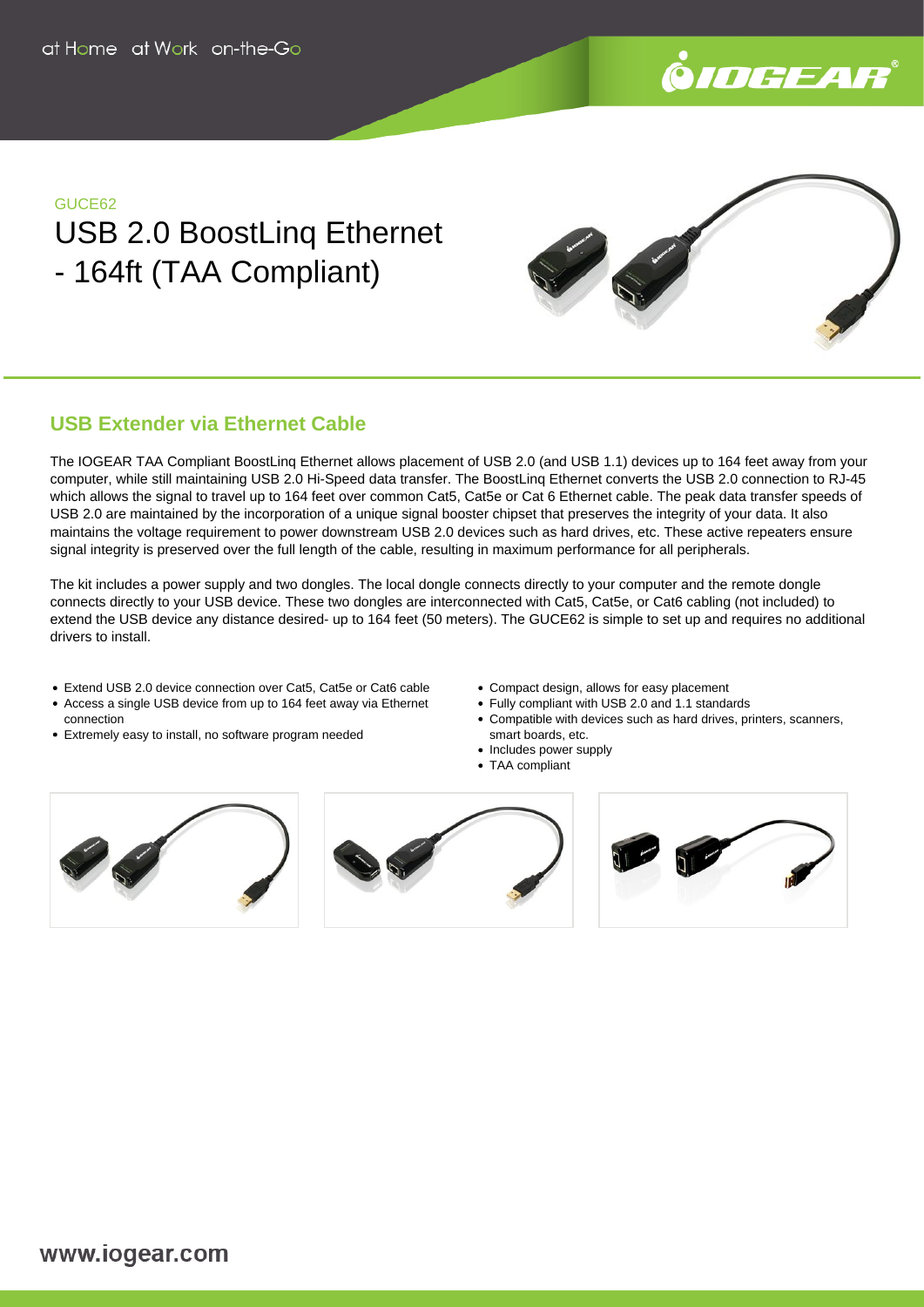

#### How does frwak?

- Connect the BoostLinq Ethernet local unit to your computer
- Connect the BoostLing Ethernet remote unit to your USB device
- Connect the local and remote units up to 164ft apart with Cat 5/Cat 5e or Cat 6 cabling (Ethernet cable not included)



#### **Requirements**

#### **Hardware:**

- USB 2.0 port
- USB 2.0 devices
- CAT5e, or CAT6 RJ45 Ethernet cables
- 
- **Operating System:**
- Windows® XP, Windows Vista®, Windows® 7, Windows® 8, Windows® 8.1, Windows® 10
- Mac OS 9 to 10.x
- Oracle® Solaris
- Linux®, Unix and other USB supported systems\*
- Google Chrome OS™

\*Additional drivers and support may be needed

# **Package Contents**

- 1 x BoostLing
- Ethernet Local Unit
- 1 x BoostLing
- Ethernet Remote Unit • 1 x Power Supply
- 1 x Warranty Card